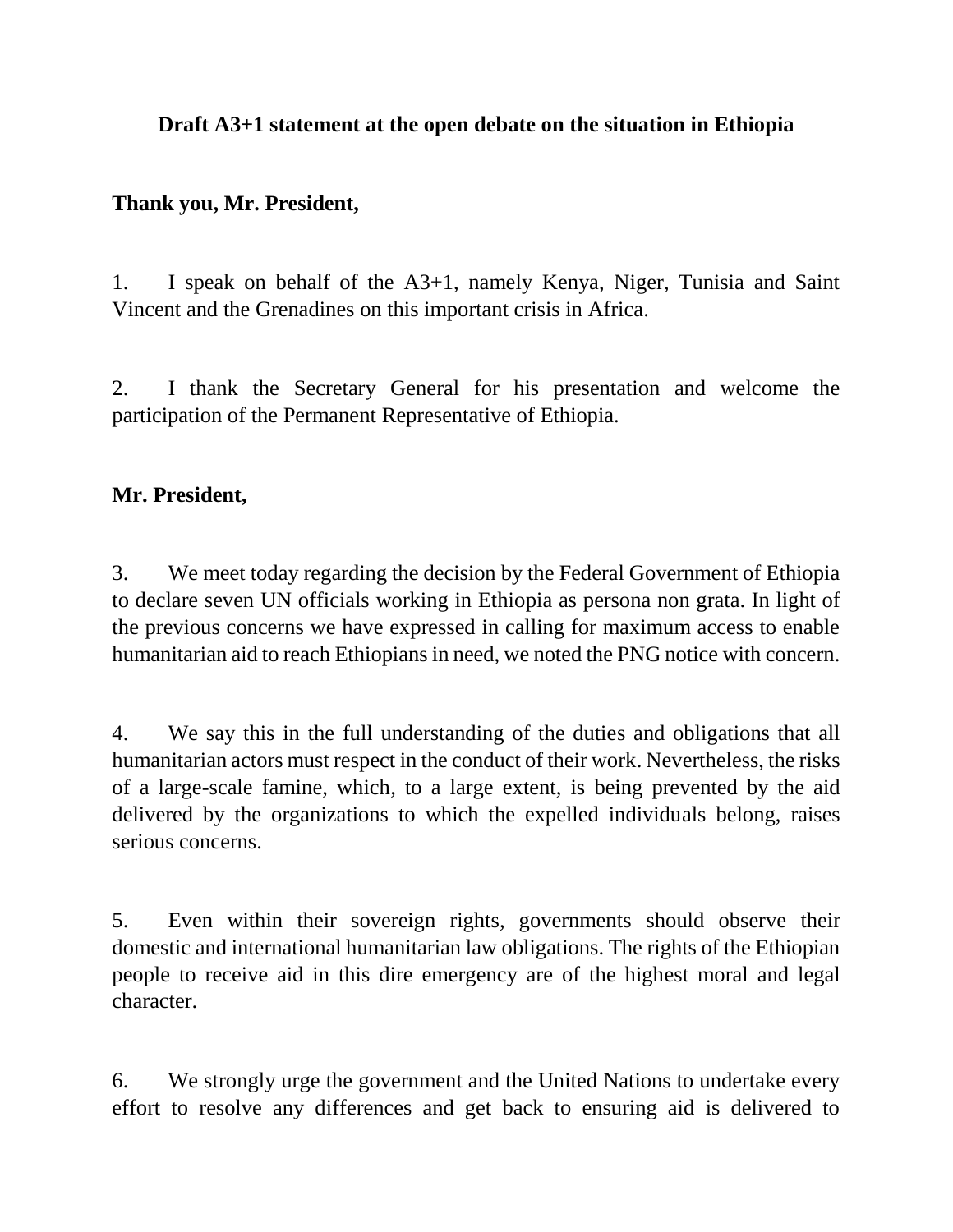Ethiopians in desperate need. Concerns regarding the expulsed individuals should be thoroughly considered, on the basis of substantiated evidence and within a frank and genuine dialogue between the Ethiopian Government and the United Nations. Discussing these issues publicly may not be constructive in the current circumstances, nor will it alleviate the suffering of the populations affected by the conflict in northern Ethiopia.

7. The efforts of quiet diplomacy, undertaken through constructive dialogue between the United Nations and Ethiopia are our best option to address this issue. In the meantime, we believe that priority must be given to the continuity of unfettered humanitarian assistance to needy people in northern Ethiopia. We welcome the renewed commitments of both sides in this regard.

# **Mr. President,**

8. With a newly established Government in Ethiopia, we reiterate that peaceful dialogue and democracy are the best mechanisms for the resolution of serious political differences.

9. Today, we cannot help but return to this position. Noticing, with pain as fellow Africans, the suffering of our Ethiopian brothers and sisters in Tigray and elsewhere in the country.

10. The highest priority then, at this stage, is to declare an immediate ceasefire, to allow for an unrestricted humanitarian access to the affected population as well as for the re-establishment of public services in all the conflict areas.

11. We recognize and welcome the Government's extensive efforts deployed since the beginning of the conflict to deliver humanitarian aid and to enhance humanitarian access.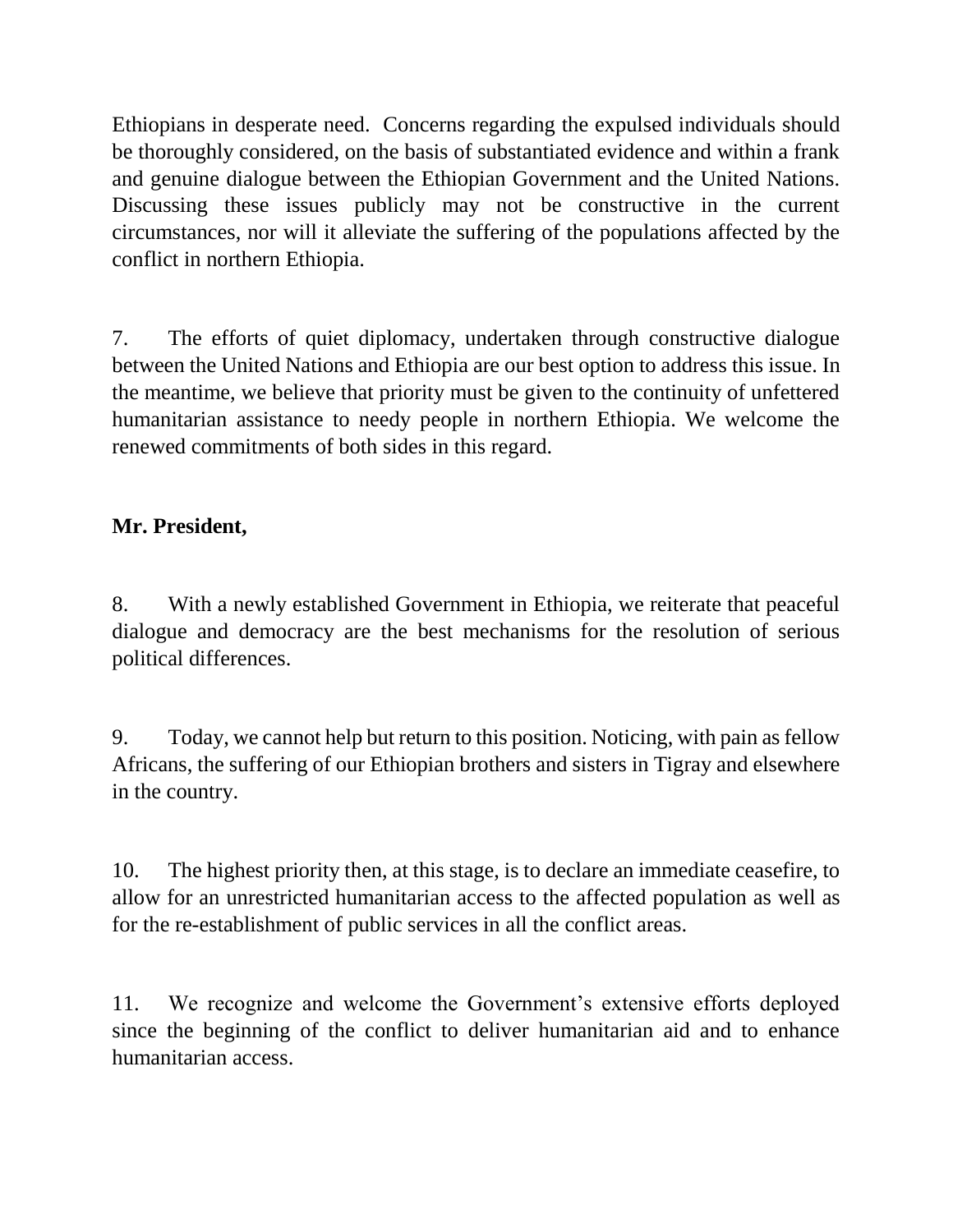12. We emphasize on the need to continue efforts towards the unhindered delivery of humanitarian assistance and strongly encourage the Ethiopian authorities to fulfill all their commitments in ensuring humanitarian outreach to the people in need.

13.The A3+1 recognizes the important role of UN Humanitarian agencies and all humanitarian actors, which should be supported.

14. In this context, we call on all parties to comply with their obligations under international humanitarian law (in particular under the 1949 Geneva Conventions and its 1977 Additional Protocols). They should also ensure the respect and protection of all humanitarian personnel and United Nations and associated personnel, as reiterated in Security Council resolutions 1502 and 2175.

15. At the same time, we underline the obligation of all humanitarian personnel and United Nations and its associated personnel to observe and respect the laws of the country in which they are operating, in accordance with international law, including the principle of non-interference.

16. Further, we stress the importance for humanitarian organizations to uphold the core principles of neutrality, impartiality and humanity in their humanitarian activities, in full respect of the sovereignty, political independence, territorial integrity and national unity of the host State, in accordance with the Charter of the United Nations.

# **Mr. President,**

17. The humanitarian situation in northern Ethiopia, is part of a much bigger and complex crisis which is unfolding with a potential regional spillover effect that may threatens peace and security in Ethiopia and beyond.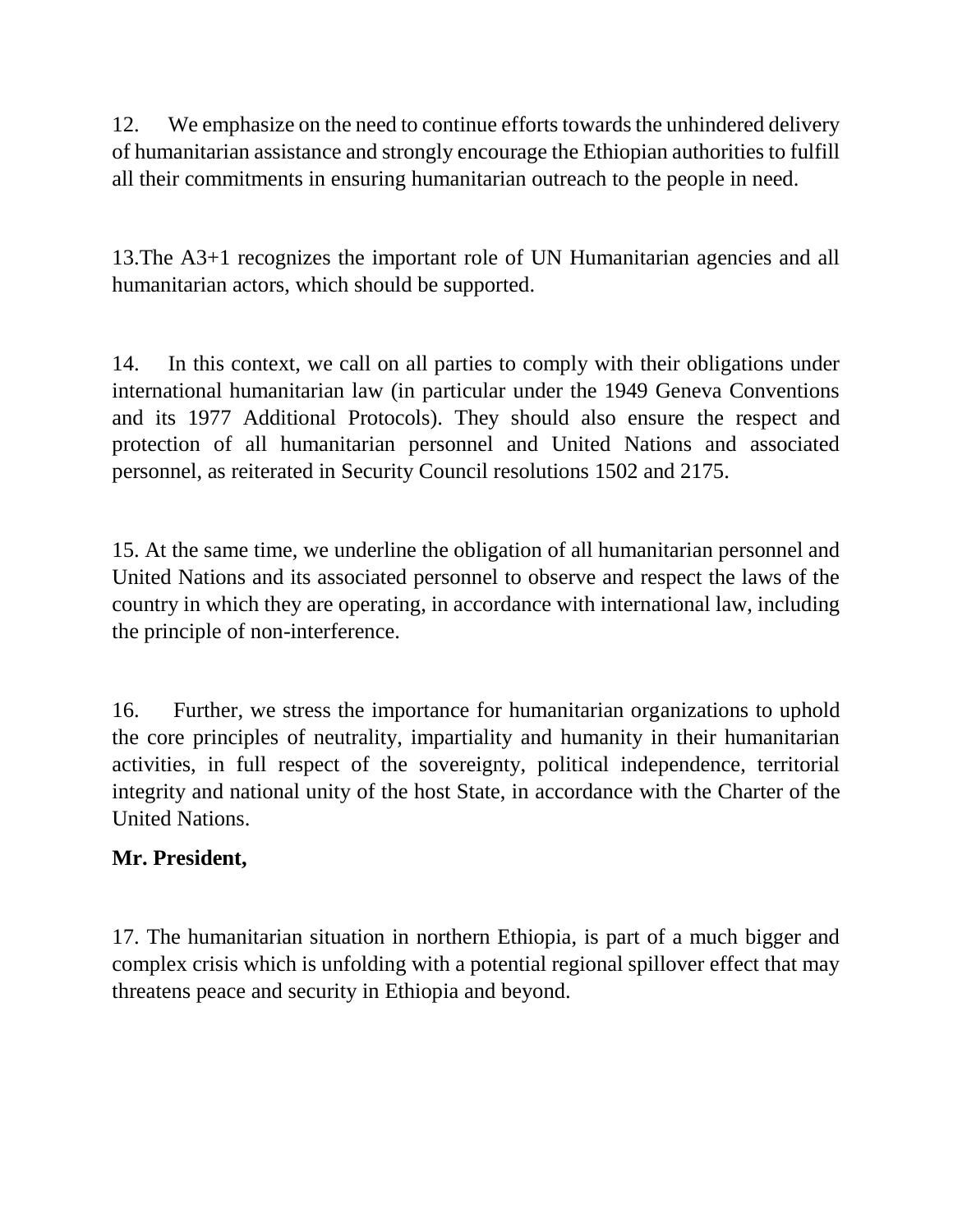18. With the hostilities expanding to the Amhara and Afar regions, it is clear that there could be no military solution to this crisis and that taking up guns will only protract the conflict.

19. The A3+1 therefore calls on all Ethiopian parties to cease hostilities and to engage in discussion with a view to conclude a comprehensive and permanent cease fire which would pave the way for an inclusive Ethiopian-led dialogue and to national reconciliation.

20. We also strongly call for the withdrawal of all non-Ethiopian forces from Tigray and the standing down of all militias from neighboring federal states.

21. The African Union has a major role to play to help Ethiopians in their reconciliation efforts so that they can protect their unity and territorial integrity and recover Ethiopia's status as an anchor of regional peace and stability.

22. In this regard we support the active engagement of His Excellency Olusegun Obasanjo, High representative of the African Union for the Horn of Africa, to promote, through political dialogue, peace and, security in the region, particularly in Ethiopia.

23. We call on all stakeholders and international partners to extend every possible support to the High Representative and to allow the continent the necessary space to resolve its challenges with the support of the international community.

24. In conclusion, Mr. President, we, the A3+1, reaffirm our respect for and commitment to the sovereignty, political independence and territorial integrity of Ethiopia. We stand in solidarity with our sister nation at this trying moment in their pursuit of peace and stability.